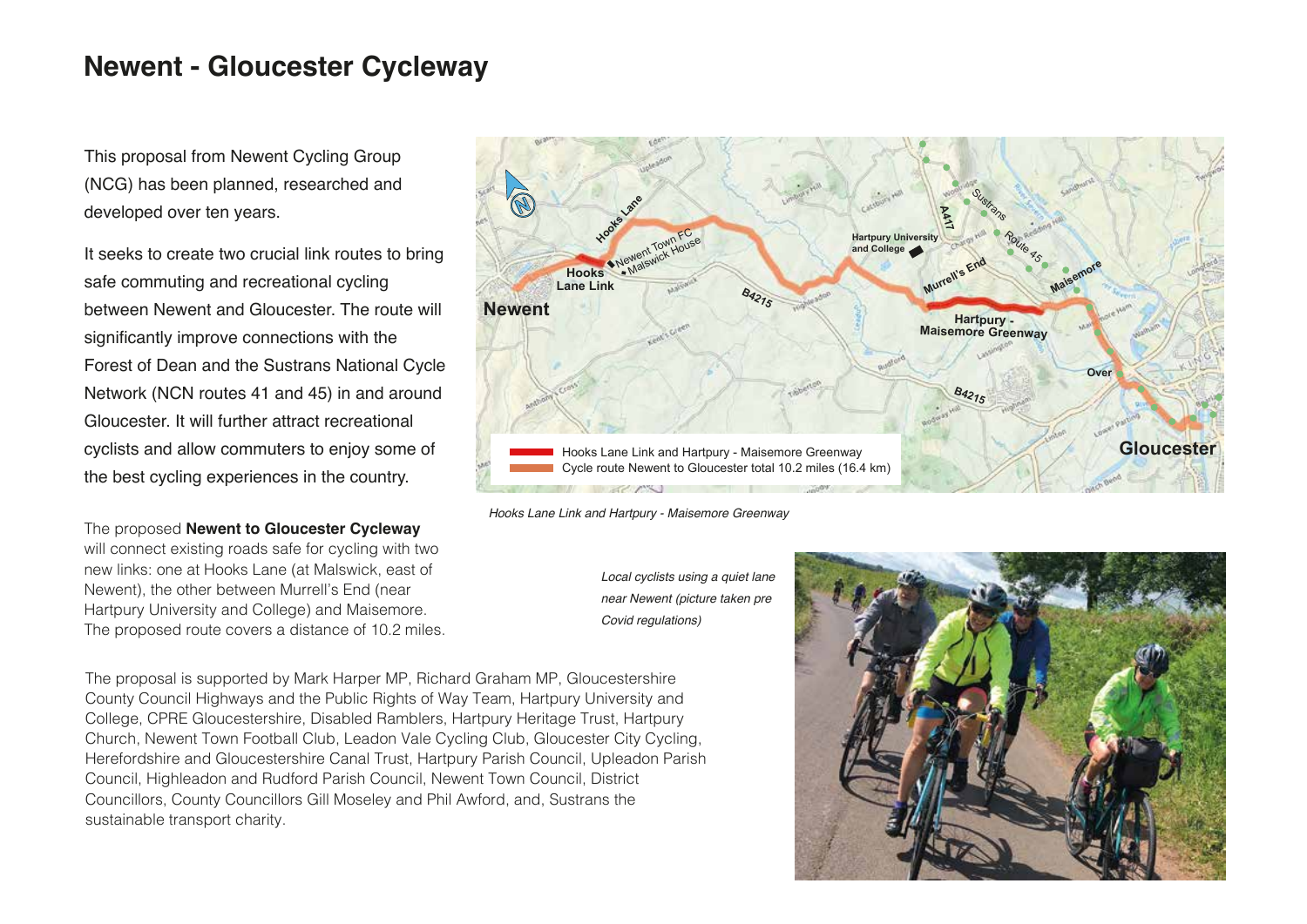## **Hooks Lane Link**

The B4215 route between Newent and Gloucester is a treacherous road for all but the most seasoned cyclists. The proposed route offers a safe and accessible alternative by means of these two crucial links.

![](_page_1_Figure_2.jpeg)

<sup>1.</sup> Start of cycleway opposite junction, verge 3 metres wide 2. End of cycleway, verge 1.8 metres wide

The first link is at Hooks Lane where there is a dangerous 320 metre section of the road which needs a dedicated cycle/pedestrian path. In 2010 Sustrans Area Manager Rupert Crosbee surveyed this stretch and estimated a cost of around £35,000 for the construction of a cycle/pedestrian path alongside.

Since then, we have been working with Gloucestershire County Council (GCC) Highways Manager, Andrew Middlecote, on improvements to the adjacent junction into Newent. He reported to NCG in March 2020 that his consultants have a design for this extremely high profile stretch of road. The next stage is a topographical survey still in process because of delays caused by Covid, and then costings. It is essential to the creation of the Hooks Lane Link that any new junction will incorporate significantly safer crossing for cyclists and pedestrians.

## **Hartpury - Maisemore Greenway**

The second link is a Greenway between Murrell's End (near Hartpury University and College) and Maisemore avoiding a dangerous stretch of the A417. The bridleway is already used by walkers, horse riders and off-road cyclists, however NCG now proposes improving the surface. This work would extend its use to cyclists of all kinds, wheelchair users, mobility scooters and pushchairs. There is no need or intention to create any new public rights of way when implementing this proposal and it will remain an offence to take a motorised vehicle on the Greenway without lawful authority.

NCG is working on the project with the Public Rights of Way Officer, Suzanne Hopes. Landowners were consulted on the proposal in the early stages and we are committed to keeping them informed at significant points of the project, particularly when implementing works on the ground.

![](_page_1_Figure_9.jpeg)